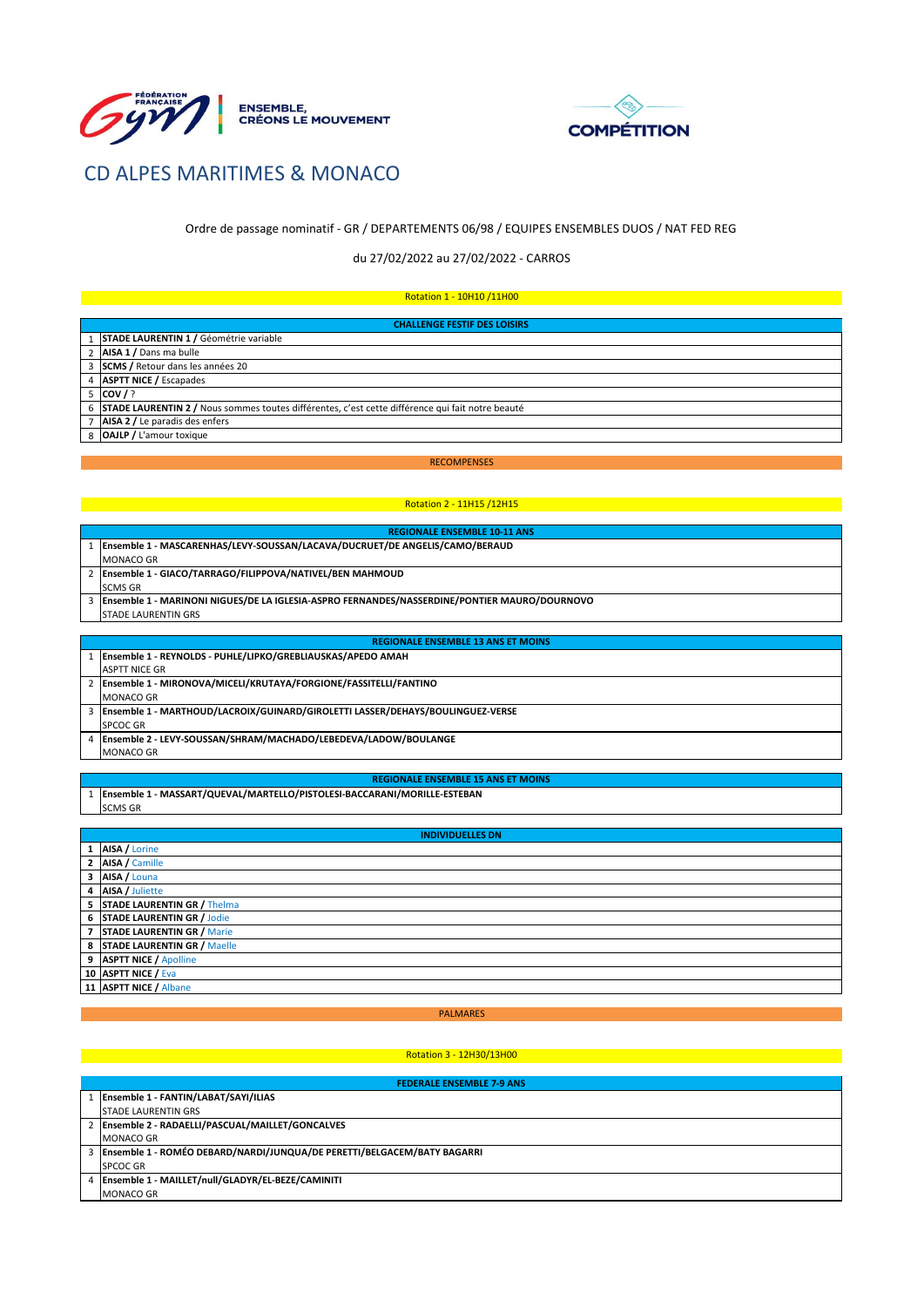| <b>FEDERALE DUO 7-9 ANS</b>             |  |
|-----------------------------------------|--|
| 1 Ensemble 1 - REVERSE/CORONA           |  |
| A.I.S.A. GR                             |  |
|                                         |  |
| <b>FEDERALE A DUO 13 ANS ET MOINS</b>   |  |
| 1 Ensemble 1 - ALLOIX/GASPERINI         |  |
| A.I.S.A. GR                             |  |
|                                         |  |
| <b>FEDERALE A DUO TOUTES CATÉGORIES</b> |  |
| 1 Ensemble 1 - CORMERAIS/GRANET         |  |
| <b>SCMS GR</b>                          |  |
| 2 Ensemble 1 - GOMEZ/DBJAY              |  |
| <b>STADE LAURENTIN GRS</b>              |  |
|                                         |  |

#### **FEDERALE C ENSEMBLE TOUTES CATEGORIES**

**PASSAGES REMPLACANTES : FED 7-9 ans**

1 **Ensemble 1 - KEMBELLEC/GENQUET/DUBOC/DE LENNE/AUDINEAU/WILMES/TELLIER SOUTO/SCHMIDLIN/ROSSINES/PETYT** SCMS GR

1 **Ensemble 1 - ROMÉO DEBARD/NARDI/JUNQUA/DE PERETTI/BELGACEM/BATY BAGARRI** SPCOC GR **- FED 7-9 ans**

# PALMARES

# Rotation 4 - 14H15/14H50

|                | <b>REGIONALE DUO 13 ANS ET MOINS</b> |
|----------------|--------------------------------------|
|                | Ensemble 2 - NOURRY/BORDIEU          |
| A.I.S.A. GR    |                                      |
|                | 2 Ensemble 1 - LAURENT/HOUE          |
| <b>SCMS GR</b> |                                      |
|                | Ensemble 1 - FARAMIA/DUPOUX          |
| A.I.S.A. GR    |                                      |

|  | <b>REGIONALE DUO TOUTES CATEGORIES</b> |
|--|----------------------------------------|
|--|----------------------------------------|

| <b>Ensemble 1 - FIGARO/HENRIC</b> |
|-----------------------------------|
| <b>STADE LAURENTIN GRS</b>        |
|                                   |
| Ensemble 1 - HALIK-DEBOVE/RICHARD |

| <b>FEDERALE B ENSEMBLE 13 ANS ET MOINS</b> |                                                               |
|--------------------------------------------|---------------------------------------------------------------|
|                                            | Ensemble 1 - TIRABASSI/QUEVAL/DUPORT/DJEGHRIF-MARTIN/BERTELLO |
|                                            | <b>SCMS GR</b>                                                |
|                                            | 2 Ensemble 1 - HAMALIAN/DUPONT TÜRK/SANCHIS/BOUFAIED          |
|                                            | <b>STADE LAURENTIN GRS</b>                                    |
|                                            | Ensemble 1 - GALATA/KLIMCZAK/RAYBAUD/TOLLARDO /WUST /WUST     |
|                                            | A.I.S.A. GR                                                   |

#### **FEDERALE B ENSEMBLE 15 ANS ET MOINS**

1 **Ensemble 1 - WILLEMEZ/SEBIA/LOMBARD/LEROSE/HENIN/CRACKNELL**  MONACO GR

2 **Ensemble 1 - RODRIGUES/GOMEZ-SPANO/RICHARD/MINET**  SCMS GR

#### **FEDERALE A ENSEMBLE 15 ANS ET MOINS**

1 **Ensemble 1 - TACAILLE/SCHIMOWSKI/RIVIERE/RAUZY/CAMARA/BECK**  SPCOC GR

#### **FEDERALE A ENSEMBLE 17 ANS ET MOINS**

1 **Ensemble 1 - BERNARD/VITALI/MESGUICH-JAFFEUX/SORRENTINO/DELMAS**  STADE LAURENTIN GRS

## **PASSAGES REMPLACANTES : FED A -15 ans**

1 **Ensemble 1 - TACAILLE/SCHIMOWSKI/RIVIERE/RAUZY/CAMARA/BECK**  SPCOC GR - **FED A - 15 ans**

PALMARES

# Rotation 5 - 15H05/16H00

| <b>NATIONALE DUO 7-9 ANS</b>    |  |
|---------------------------------|--|
| Ensemble 2 - MANGIONE/HMAD      |  |
| <b>ASPTT NICE GR</b>            |  |
| 2 Ensemble 1 - BOUZOU/KISELEVA  |  |
| Licences individuelles          |  |
| 3 Ensemble 1 - MALKIN/BOGDANOVA |  |
| <b>ASPTT NICE GR</b>            |  |